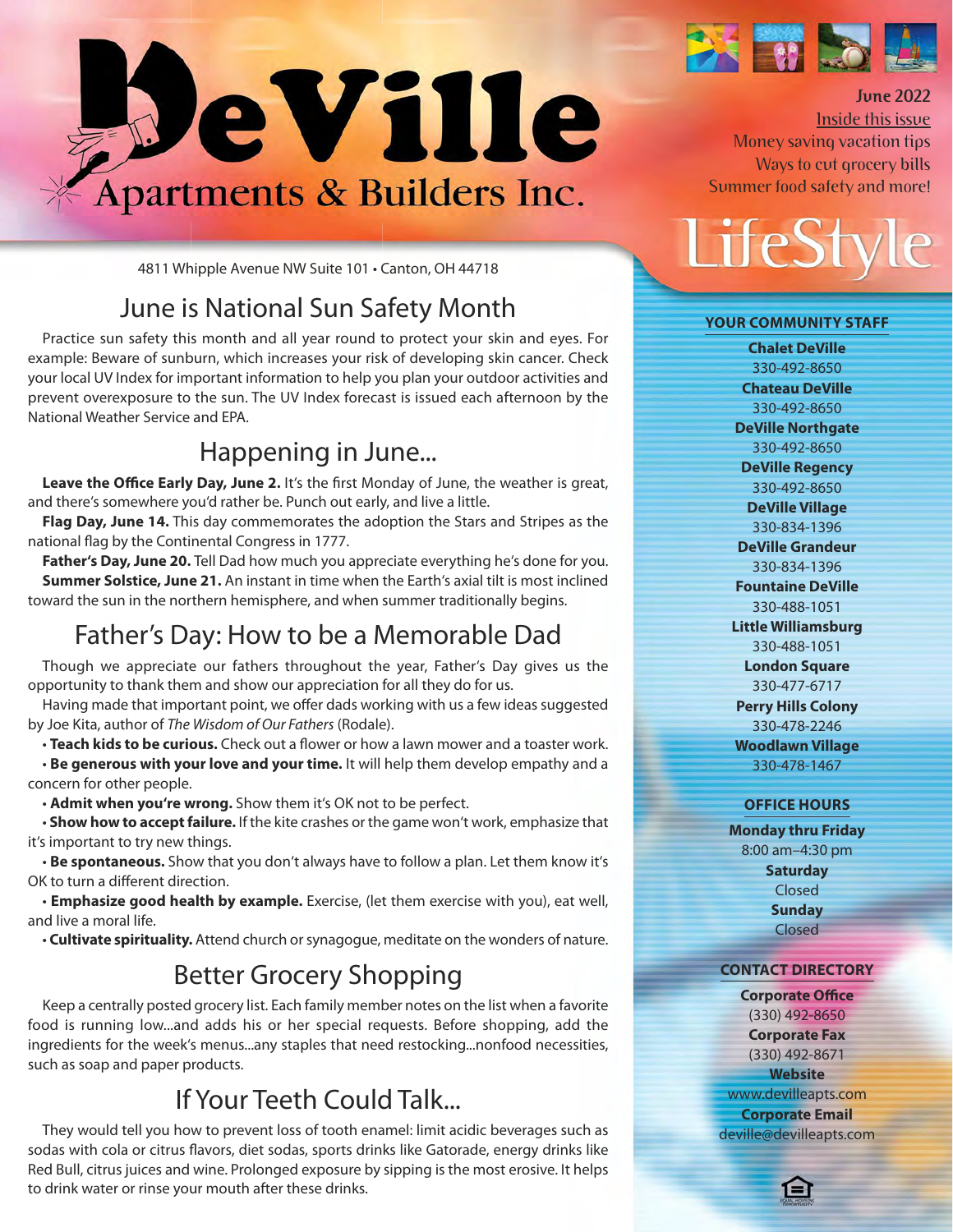# pney savi vacationsti

ummer's here, and you're probably thinking about this year's summer vacation. You don't have to bust your budget to have a good time, fortunately. Just follow these tips from Kiplinger for taking a vacation without breaking your bank:

**Consider everything.** When planning your budget, remember everything that you'll be spending money on-not just the airfare and hotel accommodations, but transportation, food, entrance fees, and any supplies you'll need during your stay. It can add up fast, so taking a hard look up front can help you make smart choices.

**. Know what you're after.** Decide what your priorities are. If you want to swim in the sea, maybe you don't need  $\alpha$  hotel with  $\alpha$  pool. If you want to sample the local cuisine every night,

you may not need a rental with a fullystocked kitchen. Focus on what you need and streamline everything else.

Plan in advance. Don't wait for the last minute to make reservations for flights and accommodations. You can usually get better prices by booking well in advance, checking out special offers, and being flexible with your schedule.

Get a travel rewards card. If your credit card doesn't offer extra points for travel expenditures, sign up for one that does. You'll earn back some of the money you spend having fun.

**Cut back where you can.** Use public transportation instead of renting a car. Cook your own meals instead of eating out all the time. Look for ways to save a little money here and there so you can come home without worrying about how much you've spent.



#### **June is National Iced Tea Month**

Sweet iced tea has been called "the house wine of the South," but folks from the East, West and North sure have been known to enjoy a big ol' pitcher of the unsweetened stuff. It's a cinch to make and inexpensive to serve to a crowd.

#### **Basic Iced Tea Recipe**

Make a tea base by steeping two family-sized or 4-6 standard bags (or the loose equivalent) of your favorite Earl Grey, oolong, orange pekoe, herbal or other tea in 2 cups of freshly-boiled water for ten minutes. Remove the tea bags, taking care not to squeeze them, as this can add bitterness.

While the brew is still hot, stir in any desired sweetener until it thoroughly dissolves. Pour this concentrate into a 2quart pitcher, and add cold water until it reaches your desired strength. Tea can cloud if it's refrigerated while still warm, so wait for it to reach room temperature before further chilling.

**Summertime food safety** Potlucks and barbecues are great ways to take advantage of the summer sun, but the higher heat can also increase the chances of food poisoning. Keep these tips in mind:

KEEP IT COOL. Perishables like potato salad and meats should be kept at or below 40 degrees Fahrenheit, rather than set out to warm on the picnic table. Stash it in a cooler with ice packs, and open the lid as little as possible.

SEPARATE PLATES. If you tote raw hamburger to the grill on one plate, don't use that plate for the cooked patties. The same rule goes for utensils that touched raw meat.

**COOKS SHOULD WASH HANDS.** If you shred salad leaves after grilling chicken, you could unintentionally add raw meat juices to the veggies. A thorough hand washing will take care of most problems. No nearby sink? Don't forget to pack the antibacterial hand sanitizer.

© 2022 ApartmentNewsletters.com is a service of Multifamily Media Group, LLC (866) 607-3088 Printed on Recycled Paper.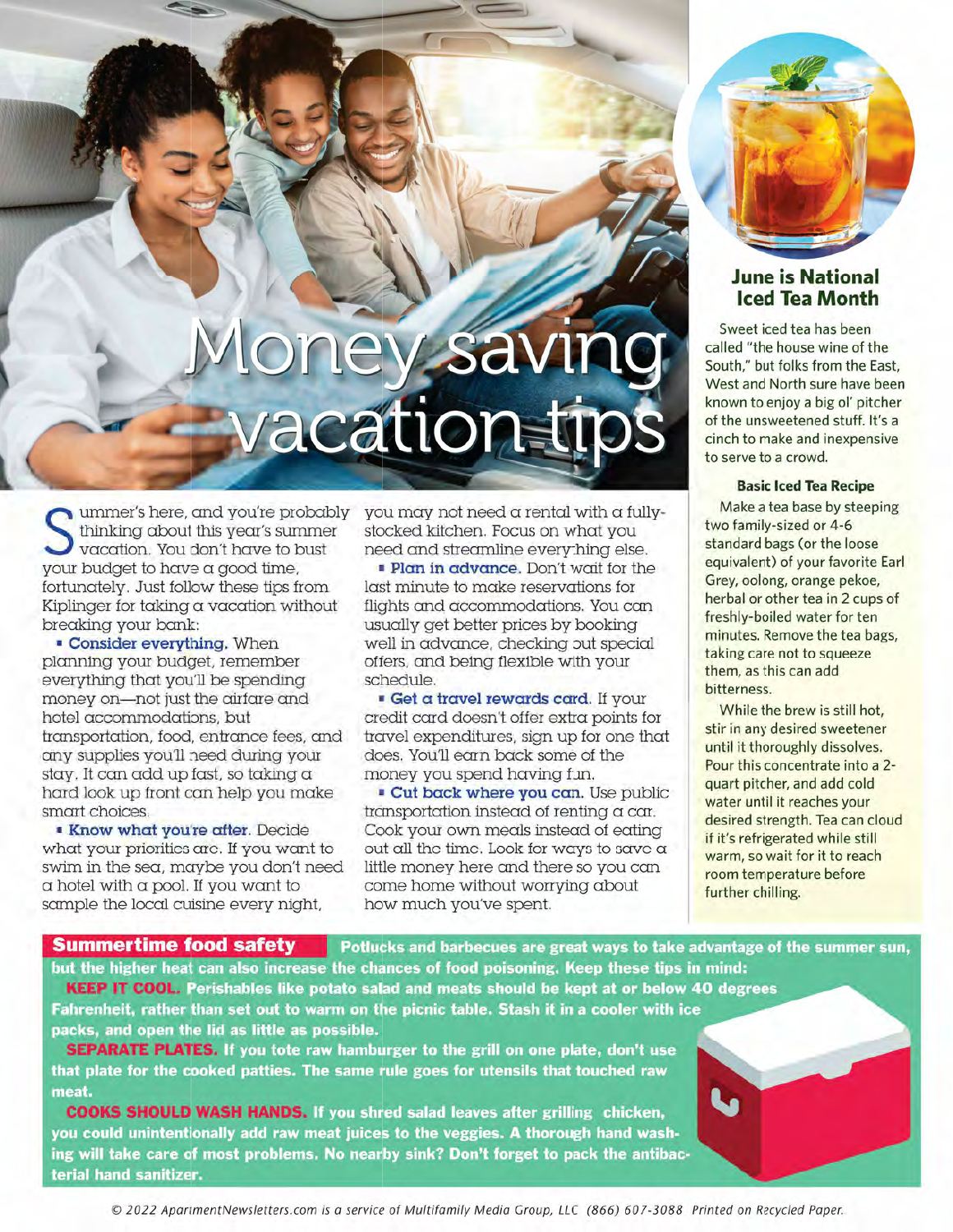

hese days, you may find that your food dollar isn't going as far as it used to. While it seems that everything is on the rise, food prices have jumped the most since 1981. But one fact remains: You gotta eat. Next time you grab a cart at the supermarket, try some of these time-tested ways to take your grocery bill from outrageous to under-budget.

Have a Budget. Including your grocery shopping into your weekly or monthly budget is crucial. To figure out your grocery shopping budget, track your current spending. Then consider using a grocery shopping calculator to determine how much of your income you should set aside for grocery shopping.

Arrive with a list. Shop without a written game plan, and you could find yourself coming home with items already sitting in your pantry or - worse - expensive impulse items like checkout-stand magazines. So before you leave home, put pen to paper and list all of the meals you want to prepare that week, as well as the ingredients you'll need to make them. Check your shelves to avoid duplicate purchases. Not only will you save money, you'll be in and out of the store in no time.

Shop With a Calculator. As you shop, add up your grocery bill to help you stay on your grocery shopping budget. Have kids? Make them a part of it, and they might even like going grocery shopping with you.

Buy in Bulk. You might want to consider buying in bulk for staples that you use regularly. Pantry mainstays like grains, beans, rice, tofu, lentils, seeds, and flour tend to be cheaper in bulk. They're also filling, healthy, and are easy additions to any meal.

**Buy Fewer Pre-Packaged Meals and More** Fruits and Veggies. Pre-packaged foods, like a bag of pre-cut broccoli and grated cheese, tend to be more expensive than buying a whole head of broccoli and a block of cheese. Adding more fruits and veggies is a great idea and keeps your eating habits healthier.

Save Money With Grocery Apps. There are several grocery apps out there that can help you save significant money on your shopping. No more clipping coupons! Just click on these frugal-friendly and time-saving apps. Some top favorites include Flipp, MealBoard, and GroceryPal. You can also try cashback apps while you shop. These include ibotta, Receipt Pal, and Receipt Hog.



The views expressed herein are not necessarily those of Multifamily Media Group, LLC or its staff. Multifamily Media Group, LLC assumes no responsibility for any text or illustrations submitted for publication. Persons submitting same agree to do so voluntarily and have proper written consent for their use. Multifamily Media Group, LLC is indemnified and held harmless from any and all liability arising out of such publication.